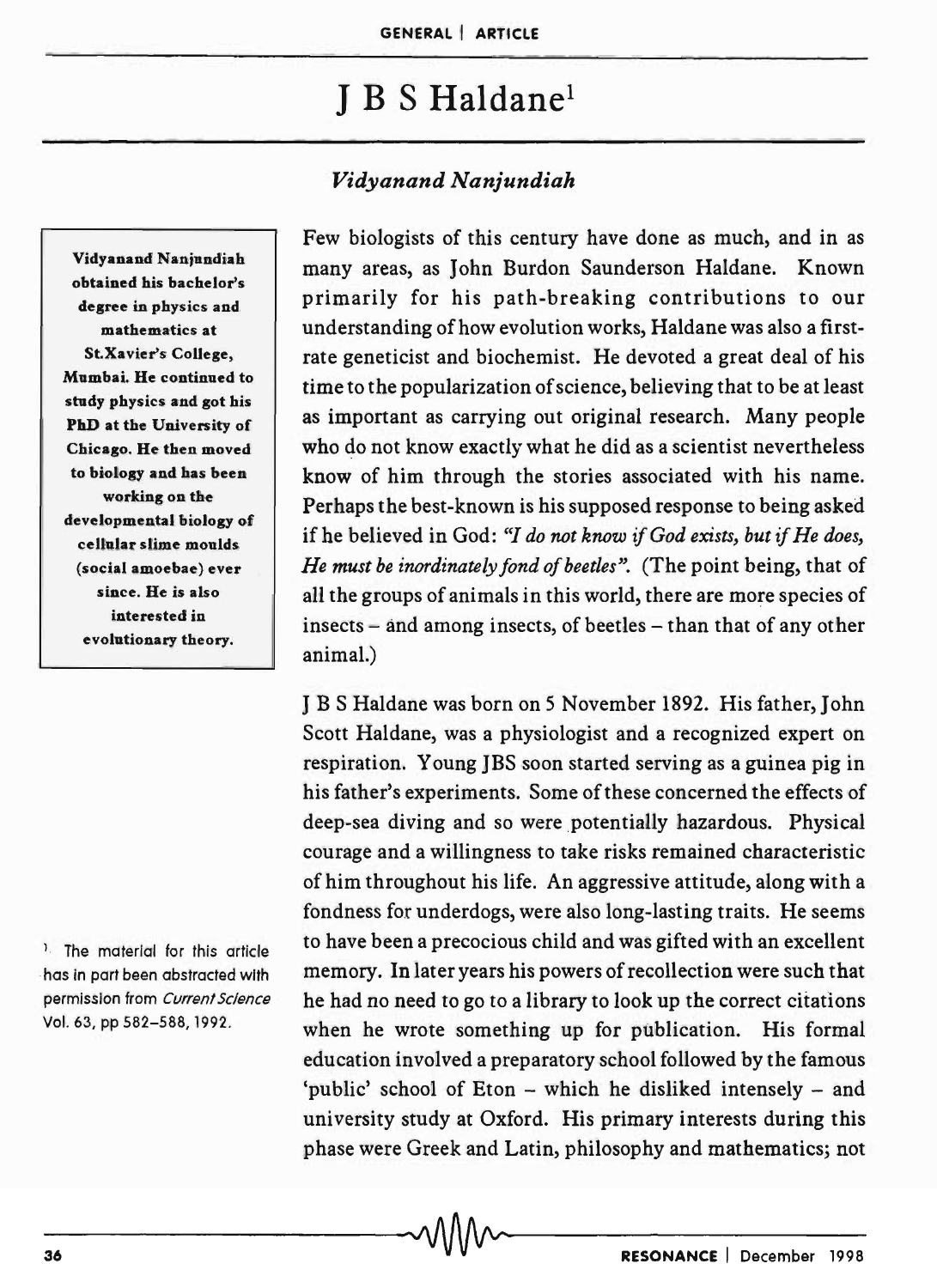biology, in which he never took a degree and was largely selftaught. He served in the first World War and was seriously wounded. After the war he went into formal teaching and research and worked at many academic institutions. The last of these were the Indian Statistical Institute in Calcutta and the Genetics and Biometry Laboratory in Bhubaneshwar; Haldane and his wife had migrated to India in 1957. He died in Orissa in 1964. (For more on Haldane's Indian sojourn, see the accompanying article by Majumder). His wife, Helen Spurway, a distinguished student of genetics and animal behaviour in her own right, later moved to Hyderabad and survived her husband by 12 years.

If we discount the experiments in which he assisted his father, the earliest important contribution that Haldane made to science came when he was a schoolboy of 16. It all began from his dissatisfaction with the interpretation of some results in a paper concerning mouse breeding. The author of the publication, a scientist named Darbishire, had not noticed that his results appeared to disobey a rule formulated by Mendel, the founder of genetics. The rule was that various inherited traits behaved as if they were passed down from parents to offspring independently of each other, so that the joint occurrence of two traits was simply a matter of chance. This is exactly what Mendel had found to be true in the case of his peas, and subsequent work on other plants, mice and poultry had confirmed the rule. What Haldane noticed about Darbishire's data was that some traits appeared to associate with each other more frequently than one would expect on the basis of chance alone. Together with the help of his younger sister (who, under the name Naomi Mitchison, became a famous novelist and social worker and encouraged many young scientists), he repeated the experiments himself. The original finding was confirmed, and Haldane realised that the association of traits could have exciting implications: perhaps it meant that genes, the particulate 'carriers' of those traits, were also associated with each other, this time physically – like beads on a string. This was the first discovery of what we now call Known primarily for his pathbreaking contributions to our understanding of how evolution works, Haldane was also a firstrate geneticist and biochemist.

In later years Haldane's powers of recollection were such that he had no need to go to a library to look up the correct citations when he wrote something for publication.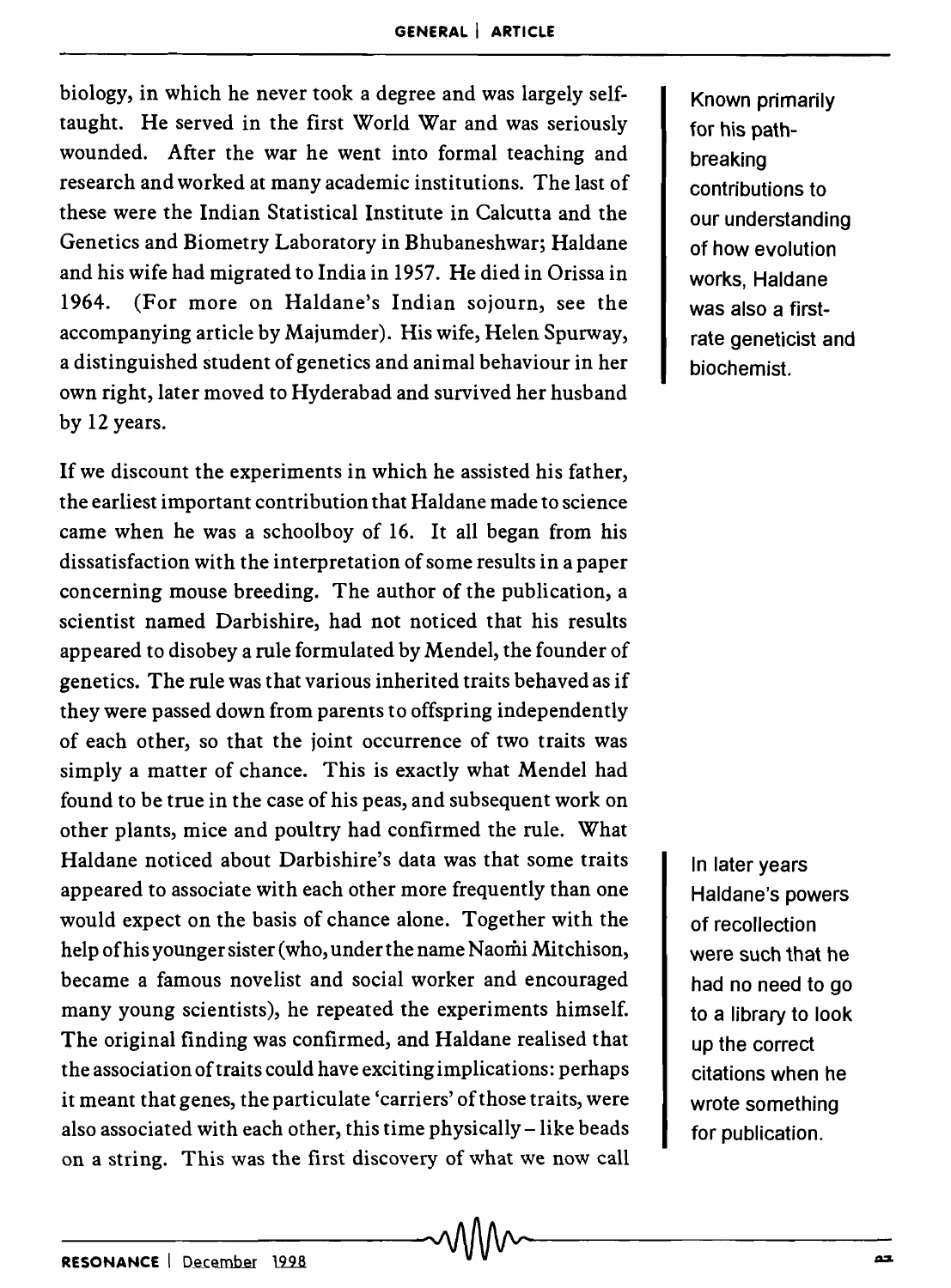linkage. Linkage is explained by saying that groups of genes are indeed physically situated on string-like entities known as chromosomes. The hypothesis could not be published immediately because of Haldane's involvement with the war, and when it eventually was, T H Morgan and his group in Columbia University had already reported linkage in the fruit fly *Drosophila.* 

The name of J B S Haldane is most widely associated with that branch of evolutionary biology known as population genetics. This field depends on a combination of mathematical modelling and experimentation. Its aim, roughly speaking, is to analyse the spread of genes within populations and to describe populations in terms of their genetic structure. The basic assumption on which population genetics depends is that one can associate something called fitness with a gene or group of genes. Fitness is more properly the property of an individual, but in a loose but useful sense one may define the fitness of a gene as the relative contribution made by that gene to the reproduction of an individual carrying it. To take an example, suppose that there are two sorts of animals within the population of some species, tall and short, and that the difference between these sorts has to do with two different variants of the same gene. Then, on average, if a tall animal has more (or fewer) children than a short one, the 'tall gene' may be said to be more fit (or less fit) than the 'short gene'. Obviously, in the course of time the 'tall gene' will spread (or be eliminated) through the population.

That much is easy to understand. But there are other aspects of the situation, and understanding them is not such a straightforward matter. How is the fitness differential related to the rate at which a gene becomes more frequent or less frequent? What happens when - as is true with most multicellular creatures such as the higher plants and animals - each gene comes in two copies, and one of them can mask the effect of the other? (In technical language, one copy is said to be dominant over the other.) Under what circumstances can a number of genes co-exist so that the population exhibits a steady level of

Haldane first hypothesized that genes may be physically linked "like beads on a string" but could not publish this idea due to the turmoil of World War I. In the meantime, linkage was discovered by T H Morgan and co-workers in the USA.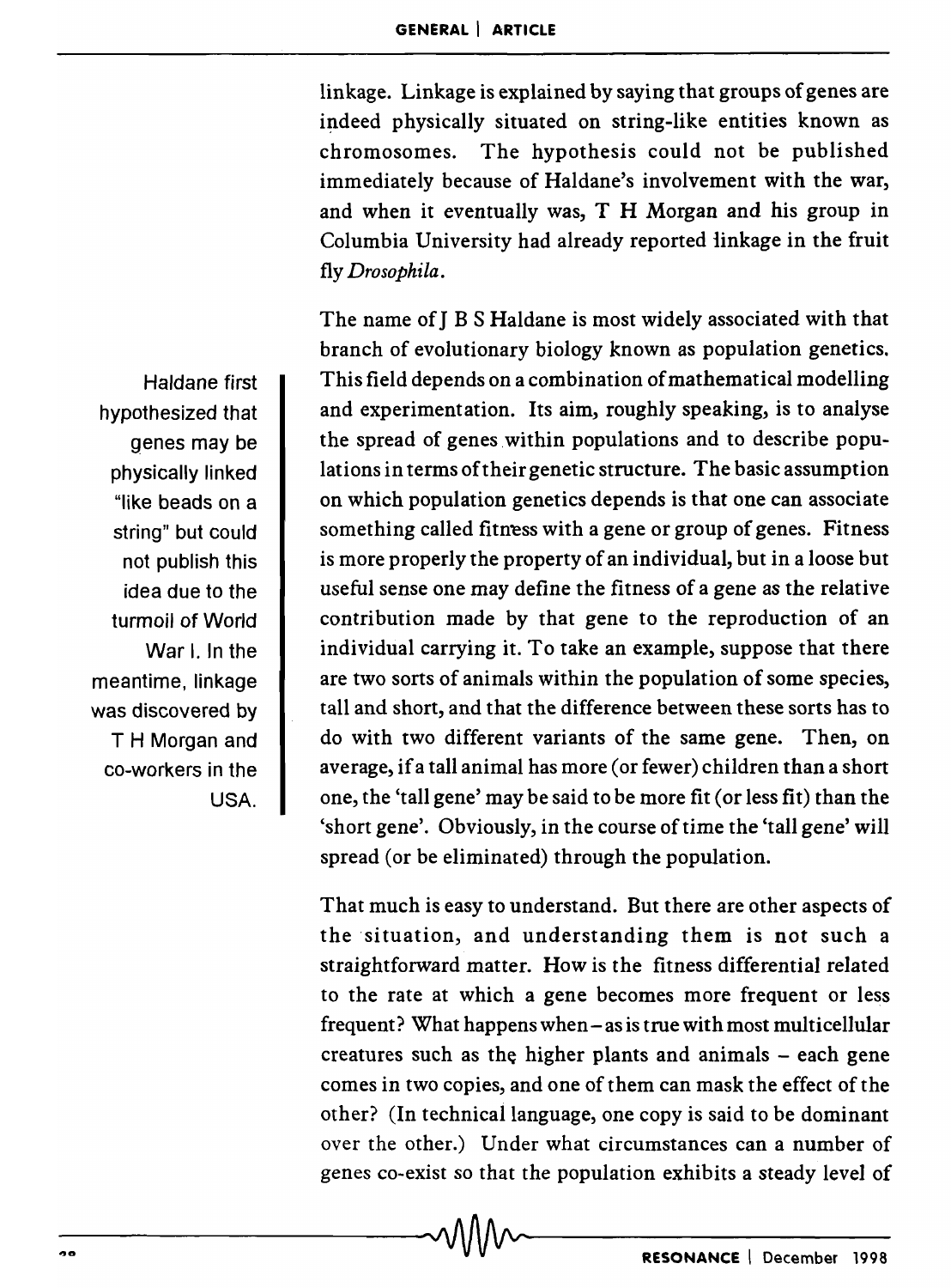genetic diversity? How do mutations, which change genes and keep occurring at random all the time, affect the outcome of evolution? How is the spread of a gene affected if population sizes are small? (In small populations the average outcome may not be representative of what happens: accidental events, such as the failure of an individual to reproduce - for reasons having nothing to do with his or her genes - become important and chance begins to play an important role in evolution.) The mathematics which Haldane used to answer such questions was often developed *ad hoc* and was not always elegant, but was nevertheless effective. A popular book in which he summarised his early work was *The Causes of Evolution* published jn 1932. The book has recently been issued in a new and partially updated edition, but it inevitably lacks a great deal of what Haldane did in population genetics and evolutionary theory after 1932.

Questions such as the ones mentioned above were attacked by a number of persons more or less at the same time, soon after the re-discovery of Mendel's laws of inheritance around the beginning of this century. The reason was simple. Mendel had shown that the carriers of hereditary traits were particulate entities (what we today call genes). This meant that their mathematical analysis was straightforward, at any rate in principle. In addition, it was fairly obvious that an essential difference between the different species of plants and animals that inhabit the earth must lie in their hereditary traits: elephants have baby elephants and ants have baby ants, so to speak. Therefore, it appeared that an understanding of the manner in which changes occur in hereditary traits might be both possible and capable of yielding insights into the evolutionary process. Four names are associated above all with that first attempt to apply mathematics to the study of evolution: S S Chetverikov in the USSR, S Wright in the USA and RA Fisher and J B S Haldane in Britain (for a more detailed description of these early years of population genetics, especially the contributions of R A Fisher, see *Resonance* Vol.2, No.9, pp27-31). In parallel with these theoretical studies, a number of scientists carried out equally pioneering empirical

Haldane was the first to assert that genes influenced the rates of chemical reactions in cells by encoding catalytic activities. This notion later become famous in genetics as the 'one gene, one enzyme hypothesis'.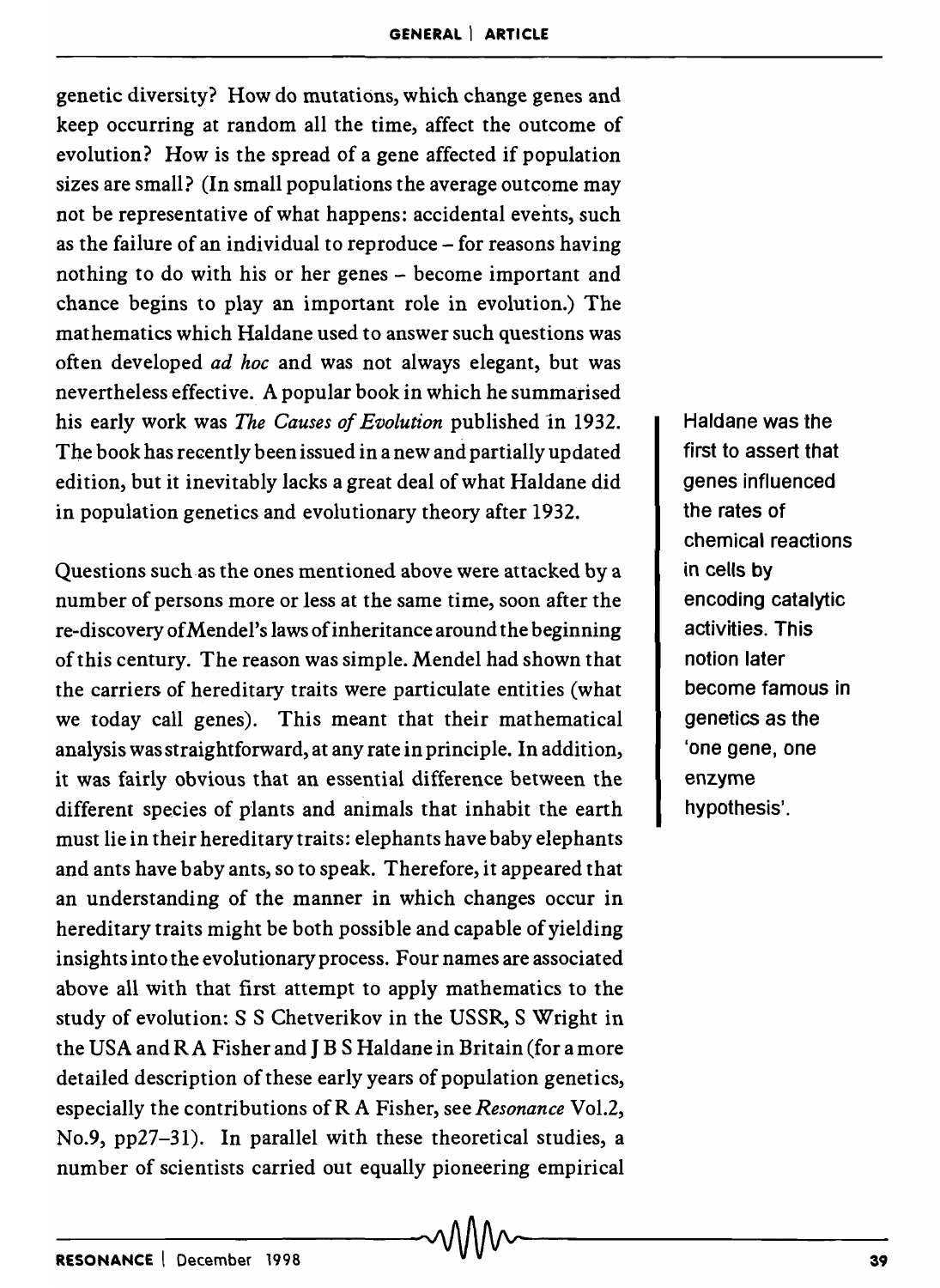research on fossil records, genetic variation in nature and geographical diversity. By about 1930, there was general agreement that a satisfactory understanding had been achieved of the principles of evolution by natural selection as first enunciated by Darwin and Wallace. The one major advance that has occurred since then has been mainly due to the Japanese evolutionist Motoo Kimura. This was the realization that completely random variations in gene frequencies are more important than had been thought possible. Indeed, at the level of the genetic material (DNA) itself, they may be far more frequent than changes occurring due to natural selection. Today the picture we have of evolution is that it is a process that may be thought to operate at two levels. At the level of the anatomy, physiology and behaviour of individual organisms, Darwinian natural selection is likely to be the dominant force in evolution. On the other hand, only a small fraction of the changes that occur in DNA sequences are thought to be due to natural selection, most of them occurring purely by chance, as one mutant gene or the other becomes more common in different populations.

As stated earlier, Haldane's work provided major insights in areas of biology other than evolutionary theory. In formal genetics, he built on his early interest concerning linkage to derive a mathematical formula to describe the relationship connecting the distance between two genes on the same chromosome and the likelihood that they would associate more often than expected. He was one of the earliest to assert that by encoding catalytic activities, genes influenced the rates of various chemical reactions in a cell. This became famous after it was formulated by Beadle and Tatum as the one gene - one enzyme hypothesis. He gave the correct interpretation of the kinetics of the simplest possible enzyme reaction  $-$  what is commonly known as Michaelis-Menten2 kinetics- and wrote an influential textbook on enzymes. Together with Oparin, Haldane was among the first to propose a scientifically plausible theory for the origin of life. In the course of doing so he introduced the

Together with Oparin, Haldane was among the first to propose a scientifically plausible theory for the origin of life; and in the course of doing so introduced the phrase 'hot dilute soup' to describe the consistency of the primeval ocean, a term that has stuck.

2 see D N Rao, Kinetics of Enzyme-Catalysed Reactions. *Resonance,* Vol.3, No.6, pp.31, 1998.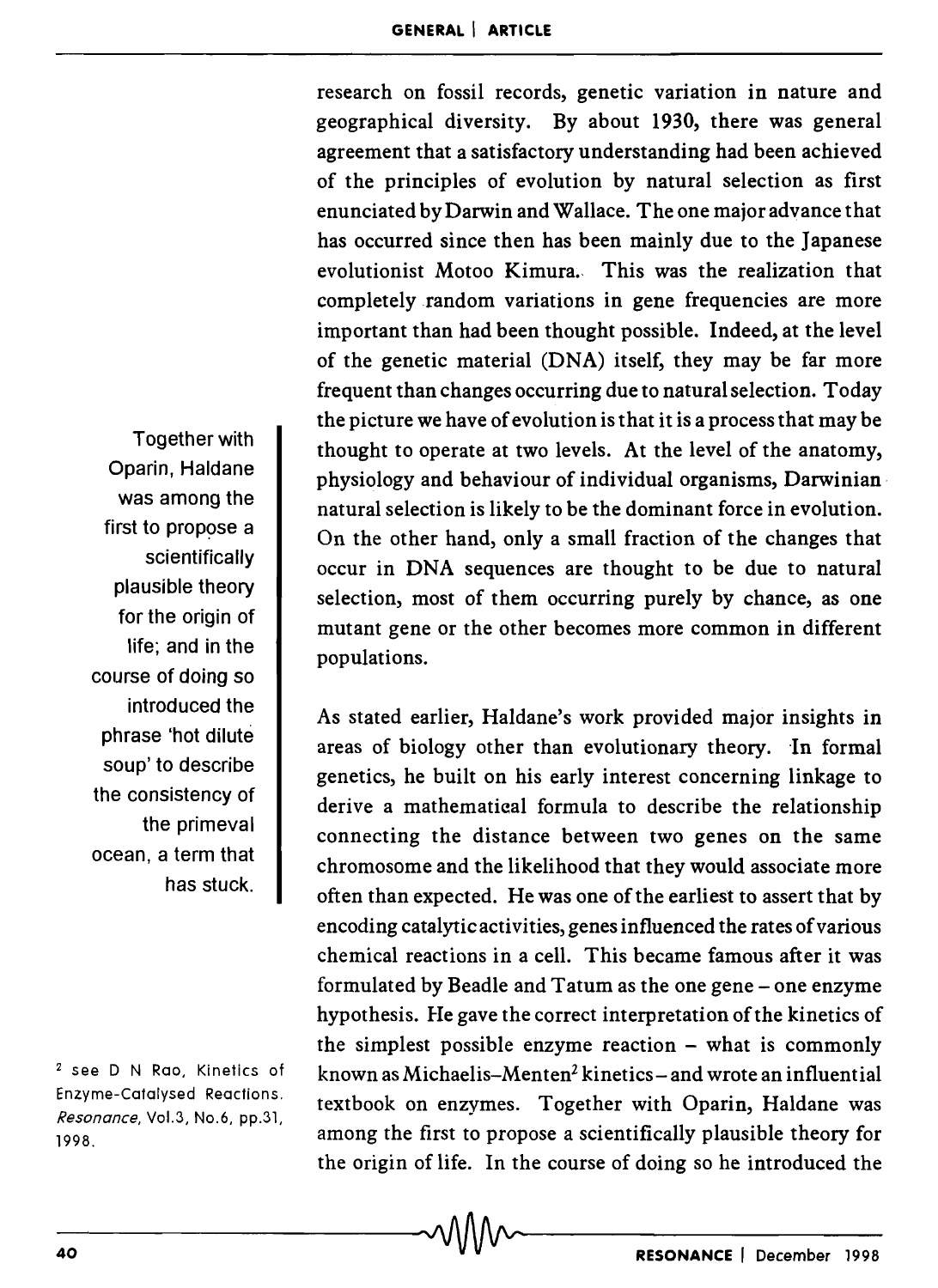phrase 'hot dilute soup' to describe the consistency of the primeval ocean, a term that has stuck. A striking piece of work that he carried out with Helen Spurway was an analysis of the dance language of the honeybee from the point of view of the then  $$ new science of cybernetics. What is amazing is that many of Haldane's original scientific ideas were tossed off in popular writings rather than in professional publications, something hardly thinkable in today's climate of public relations and advertising in science. Two that are especially noteworthy are the notion that it may have been RNA, not DNA, that was the first self-reproducing molecular carrier ofhereditaxy traits, and that if altruistic behaviour had a genetic basis, it would find a better chance of getting established among close relatives than among unrelated individuals. He produced a large number of essays and books for the general reader, assuming that it was one of his duties as a scientist to communicate what was interesting and exciting in science. These pieces are still readable, not least for how much they seem to be anticipatory of future developments; Haldane always tended to see much ahead of his time. One quotation of his has become famous and bears pondering:

, ... *the universe is not only queerer than we suppose, but queerer than we can suppose'.* 

There is no end to the number of stories about Haldane. Whether they are always accurately reported is hard to say, because they have been retold so often that some mutations must have accumulated. But everyone who knew him is agreed that he was a character and a quotable one at that. He could be extremely generous with his money and at the same time avoid trying to pay for his tea in the canteen. Physically fearless, he would plunge blindly onto a Paris street carrying heavy traffic with his arms extended because that was similar to the aggressive signal employed by fish. He claimed that the only way he could recognise when the British national anthem was being played was when he saw everyone standing up. Helen Spurway was an interesting personality in her own right. (On the only occasion

... the universe is not only queerer than we suppose, but queerer than we can suppose', - J B S Haldane